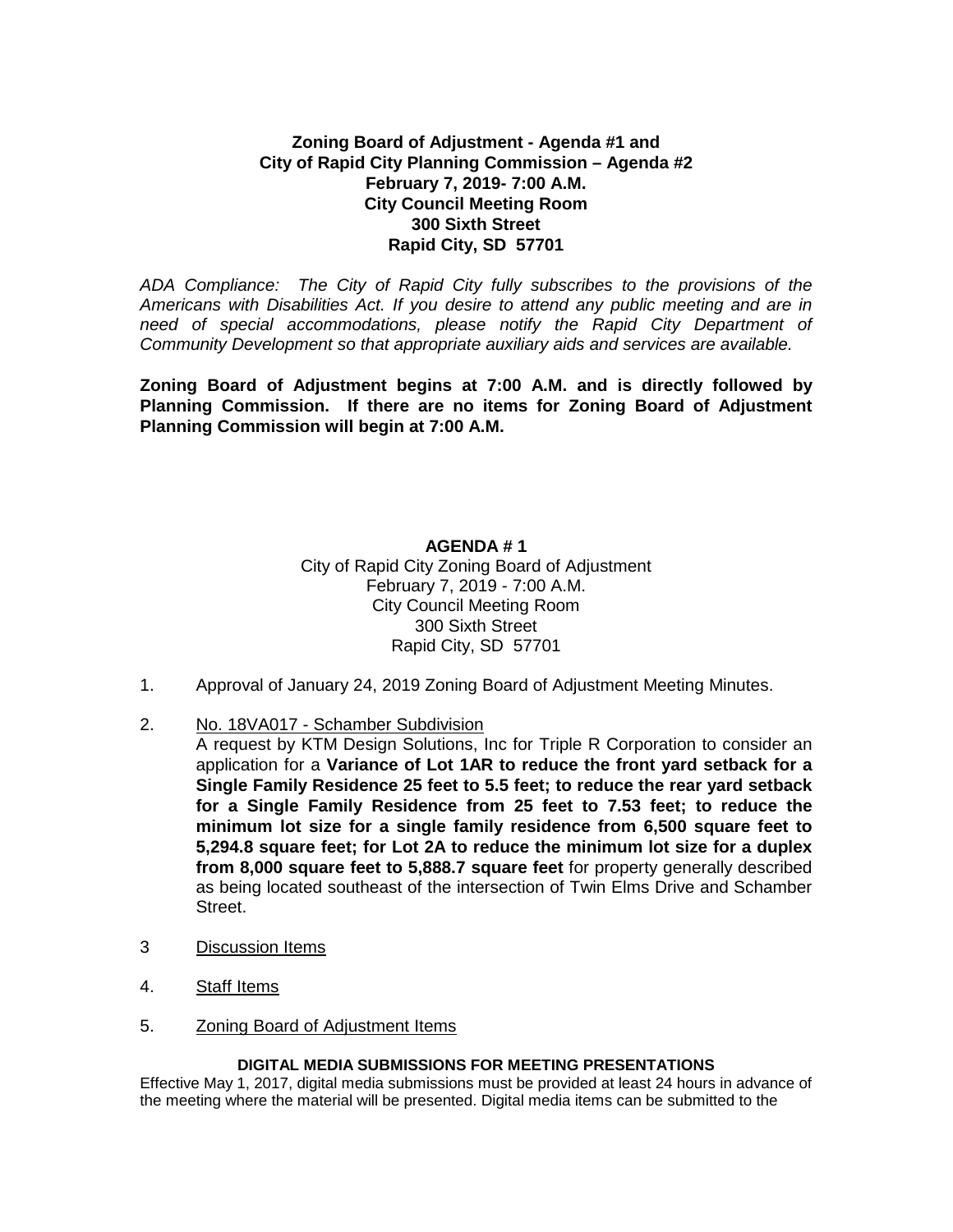appropriate department division at least 24 hours in advance of the meeting. For Monday's Council meetings, the item should be provided no later than Friday at 5 p.m. The City reserves the right to reject any items for presentation due to digital compatibility issues or content appropriateness.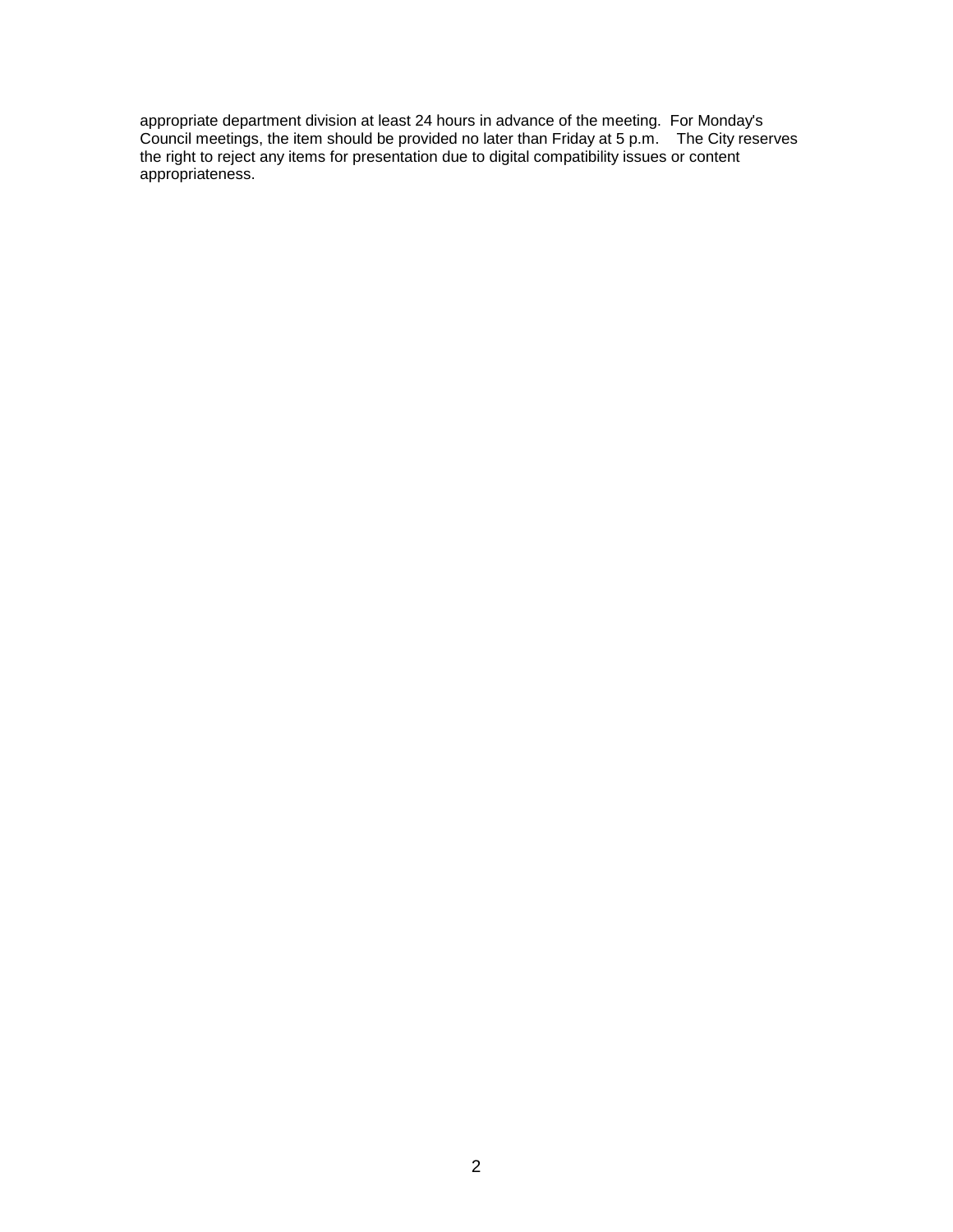*ADA Compliance: The City of Rapid City fully subscribes to the provisions of the Americans with Disabilities Act. If you desire to attend this public meeting and are in need of special accommodations, please notify the Rapid City Department of Community Development so that appropriate auxiliary aids and services are available.*

> **AGENDA # 2** City of Rapid City Planning Commission February 7, 2019 - 7:00 A.M. City Council Meeting Room 300 Sixth Street Rapid City, SD 57701

*SOME OF THE ITEMS ON THIS AGENDA ARE SUBJECT TO A PUBLIC HEARING OR CONSIDERATION BY THE RAPID CITY COUNCIL FOR FINAL ACTION. PLEASE CONTACT THE DEPARTMENT OF COMMUNITY DEVELOPMENT STAFF FOR INFORMATION REGARDING THE DATE ANY PARTICULAR ITEM MAY BE CONSIDERED BY THE CITY COUNCIL.*

## **Consent Calendar**

**The following items have been placed on the Consent Calendar for action to be taken on all items in accordance with staff's recommendation by a single vote. Any item may be removed from the Consent Calendar by any Planning Commissioner, staff member, or audience member, for separate consideration:**

### **---CONSENT CALENDAR---**

- 1. Approval of the January 24, 2019 Planning Commission Meeting Minutes.
- 2. No. 18TI002 Park Hill Subdivision No. 7

A request by Sperlich Consulting, Inc for Park Hill Development, Inc. to consider an application for a **Resolution Creating Park Hill Tax Increment District and Approving Project Plan** for property generally described as being located north of Sydney Drive, east of Smith Avenue and west of Cambell Street.

\*3. No. 19PD002 - Rushmore Crossing Subdivision A request by KTM Design Solutions, Inc for Hodges Enterprises of South Dakota #2A LLC to consider an application for a **Final Planned Development Overlay to allow a restaurant** for property generally described as being located at 951 Eglin Street.

*The Rapid City Planning Commission's action on this item is final unless any party appeals that decision to the Rapid City Council. All appeals must be submitted in writing to the Department of Community Development by close of business on the seventh full calendar day following action by the Planning Commission.*

4. No. 19OA001 - An Ordinance To Update References to Department of Community Development in the Zoning Code By Amending Title 17 of the Rapid City Municipal Code